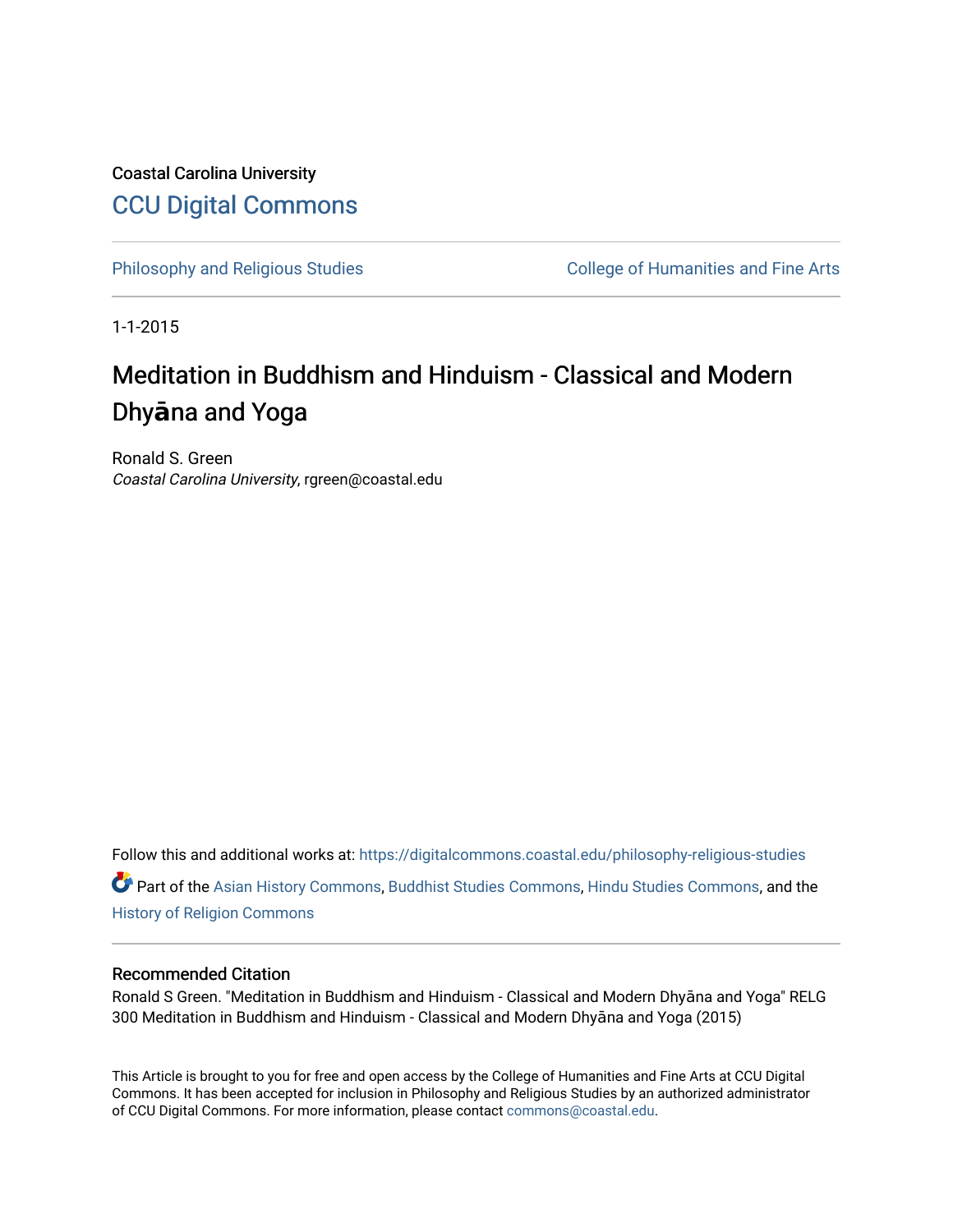# **Meditation in Buddhism and Hinduism - RELG 399 variable credit 1-3 Classical and Modern Dhyāna and Yoga**

Instructor: Dr. Ronald Green Office: AOC 332 Phone: 349-2782 Office hours in EHFA 279: Tuesday and Thursdays 8:30-9:20 a.m. and 10:45-12:10 or by appointment Class website: [http://ww2.coastal.edu/rgreen/meditation](http://ww2.coastal.edu/rgreen/meditation.pdf).pdf

#### **Catalog description**

RELG 399 Special Topics in Religious Studies (1-3) For more information, see the Non-Traditional Coursework in the Academic Regulations section in this catalog. May be repeated for credit under different topics.

# **Course description**

This course is an academic study of contemplative practices in two major Indian traditions: Buddhism and Hinduism. It surveys some of the modern developments of these practices inside and outside of India. Students will evaluate modern meditative practices in terms of correspondence with classical sources. Classical sources for meditative practices covered in the course include the *Upaniṣads* and early Buddhist sūtras, texts ofthe period of classical Yoga, and those of later Indian Tantrism.

The course defines major categories of contemplative practices including meditation on syllables/sounds considered sacred (*mantras*) and visualization (*dhyāna*) practices. Similarities and differences between the methods and goals of various Buddhist and Hindu contemplative practices will come into focus. The course also raises issues concerning the impact of Indian contemplative practices on Euro-American culture. It will help students to appreciate different contemplative traditions and - should they themselves be practitioners of Asian forms of meditation - understand these traditions better within cultural contexts.

# **Course Objectives**

By isolating types and characteristic elements of contemplative practices in Indian traditions, students will become aware of their historical developments, social significance, and variety as well as common misconceptions about them. They will know the classical theories and practices and be able to evaluate modern meditative practices in terms of descriptions in canonical Buddhist and Hindu sources.

Toward this goal, students will have the opportunity to observe the activities of the CCU student Meditation Club.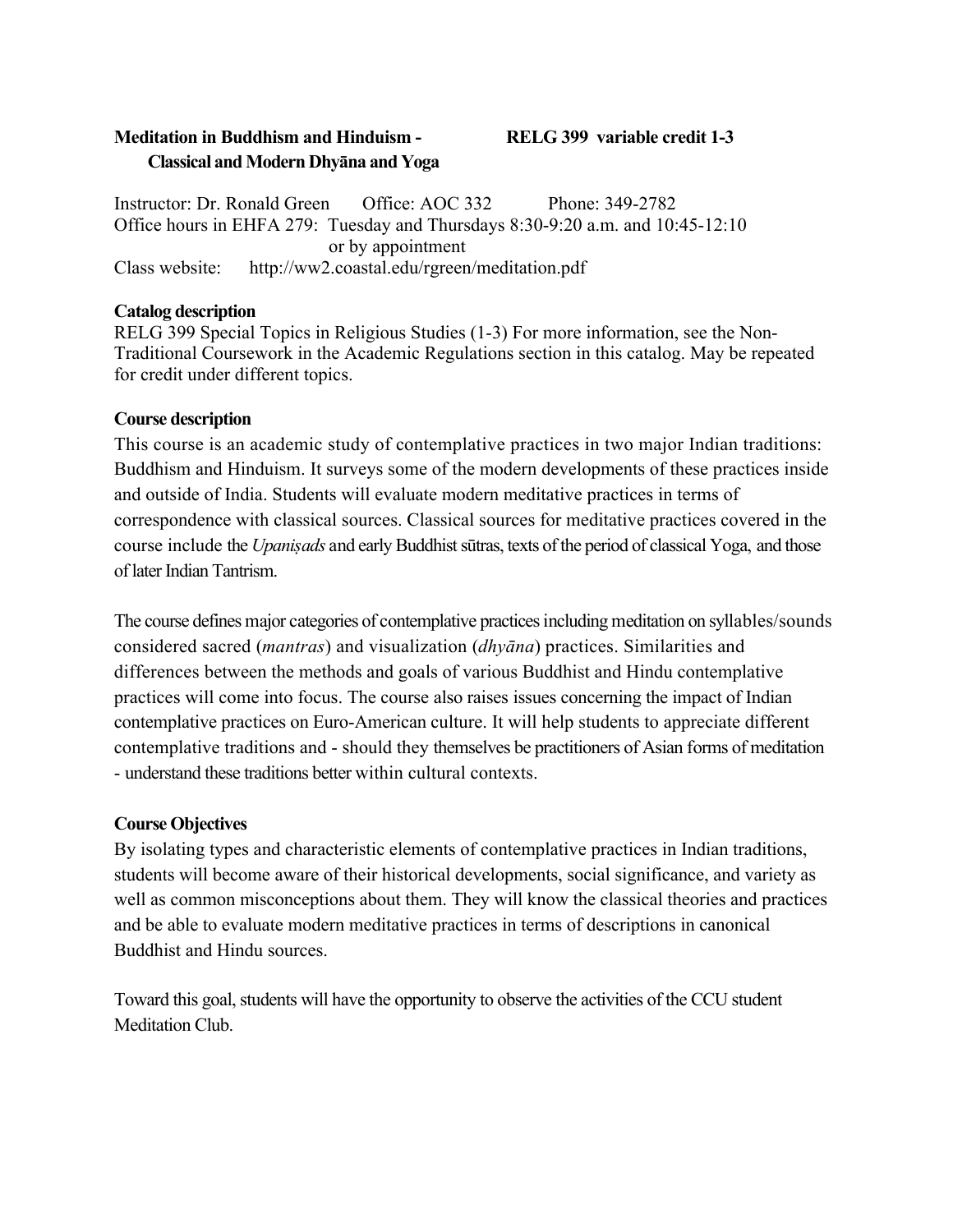**Student Learning Outcomes.** On completion of this course, students will be able to:

1. explain the principles of contemplative practices of religious and cultural traditions other than their own,

2.recognize different Indian contemplative practices in their cultural and historical settings,

3. identify Indian contemplative practices in the modem world and their impact on Euro-American culture,

4. describe the claims, practices, and research on popular modern meditation practices,

5. use the methods of writing a good research paper, in which clarity of expression and argumentation, logical structure and mastery of the technical aspects of academic writing are reflected.

**Readings:** We will come to understand contemplative practices mainly through studying original texts (in English translations) in their historical context. The assigned readings will also include historical surveys and interpretive studies. Many of these are available online. The instructor will provide other readings indicated in the weekly schedule. See the reading list at the end of this syllabus.

**Course Requirements:** In addition to weekly meetings with the instructor (to be arranged), students are required to write one research paper of 10-20 pages in length (including bibliography) on a course-related theme. The required length of this paper will depend on the variable credit for the course. The extent of reading assignments will also depend on the number of credit hours.

This paper will be presented to the instructor and preferably at an academic conference. Topics will be chosen in consultation with the instructor in the first two weeks of the semester. Topics may be selected according to personal interest as long as they fall within the scope of the course and rely on available materials. Papers will be graded based on philosophical content, as well as structure, clarity, technical aspects (bibliography, citations, correct spelling, grammar, etc.). A grading rubric will be provided for this. Students are required to discuss their work with the instructor each well. An annotated bibliography is to be prepared and submitted by the fifth well of classes.

As much as possible, papers should rely on existing translations of primary sources. They must include personal analysis and evaluation via reasoning that is both sound and valid. The must focus on a clearly, defined topic. Papers must also include a discussion of the historical context of the source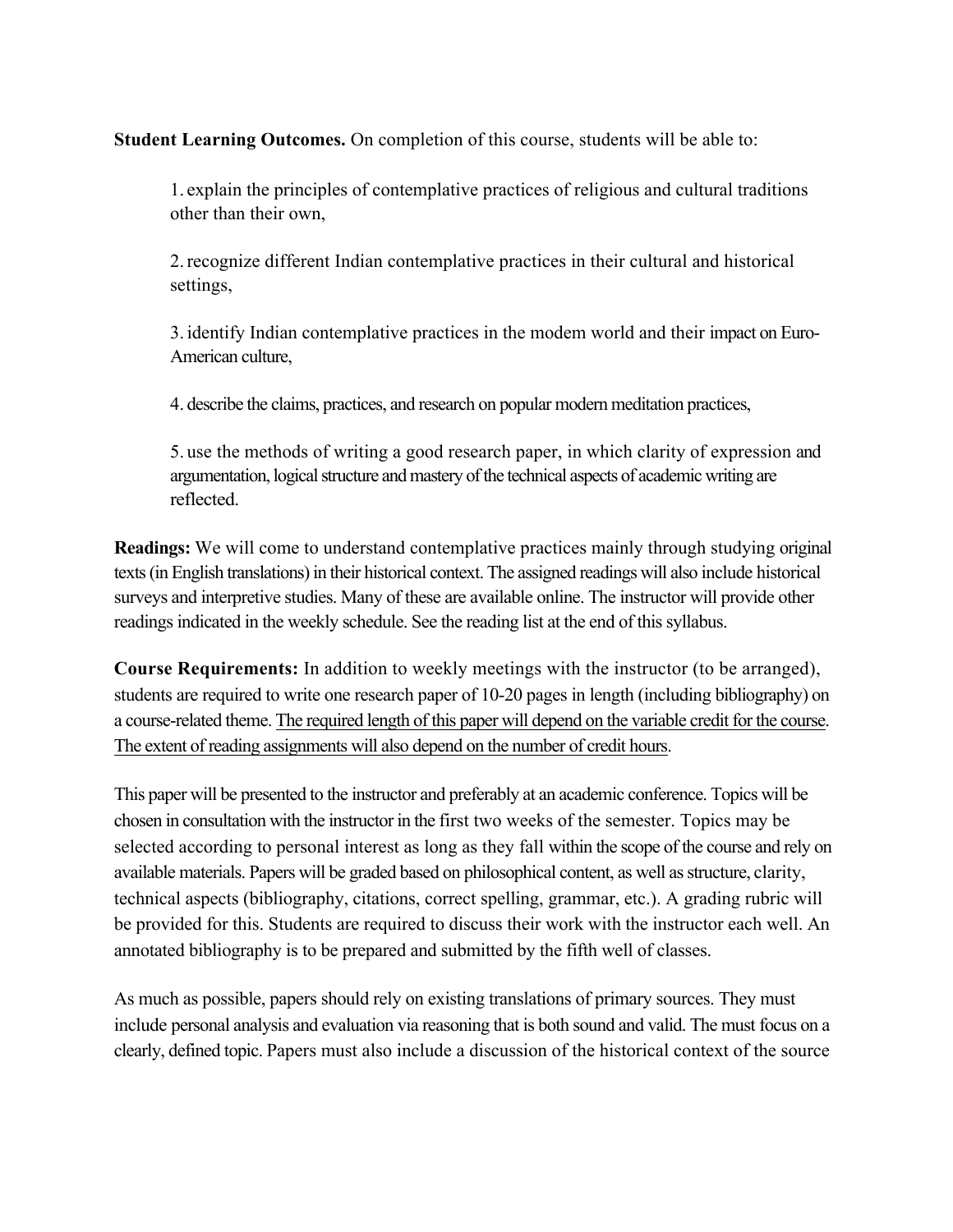materials.

# **Grading Criteria:**

- 1. Preparation, attendance, and discussion during weekly meetings: 20%
- 2. Preliminary bibliography: 20%
- 3. Weekly progress on and presentation of the research paper: 20%
- 4. Final Paper: 40%

Based on this, the student will earn a letter grade for the term according to the following system:

| $A = 91 - 100\%$      | $C = 71 - 77\%$ |
|-----------------------|-----------------|
| $B+=88-90\%$          | $D+= 68 - 70\%$ |
| $B = 81 - 87\%$       | $D = 61 - 67\%$ |
| $C_{\pm} = 78 - 80\%$ | $F =$ below 61% |

#### **Attendance policy:**

Attendance is not formally part of the course grade. However, our individual meetings are obviously immensely important for your success in the course. I doubt we'll have any trouble here.

If missing meetings and appointments becomes a habit, I'll have to institute an attendance policy mirroring the CCU Catalog's standard: The grade may be lowered to the point of failure upon missing 25% or more of the meetings.

# **Special needs / disabilities statement:**

If you have a physical or documented mental disability and need accommodations, see me to make the appropriate arrangements. Note that in order to receive such compensation, you need to register with the Office of Accessibility and Disability Services, phone 349-2503, URL [http://www.coastal.edu/disabilityservices/. Th](http://www.coastal.edu/disabilityservices/)e office is in 106 Kearns Hall.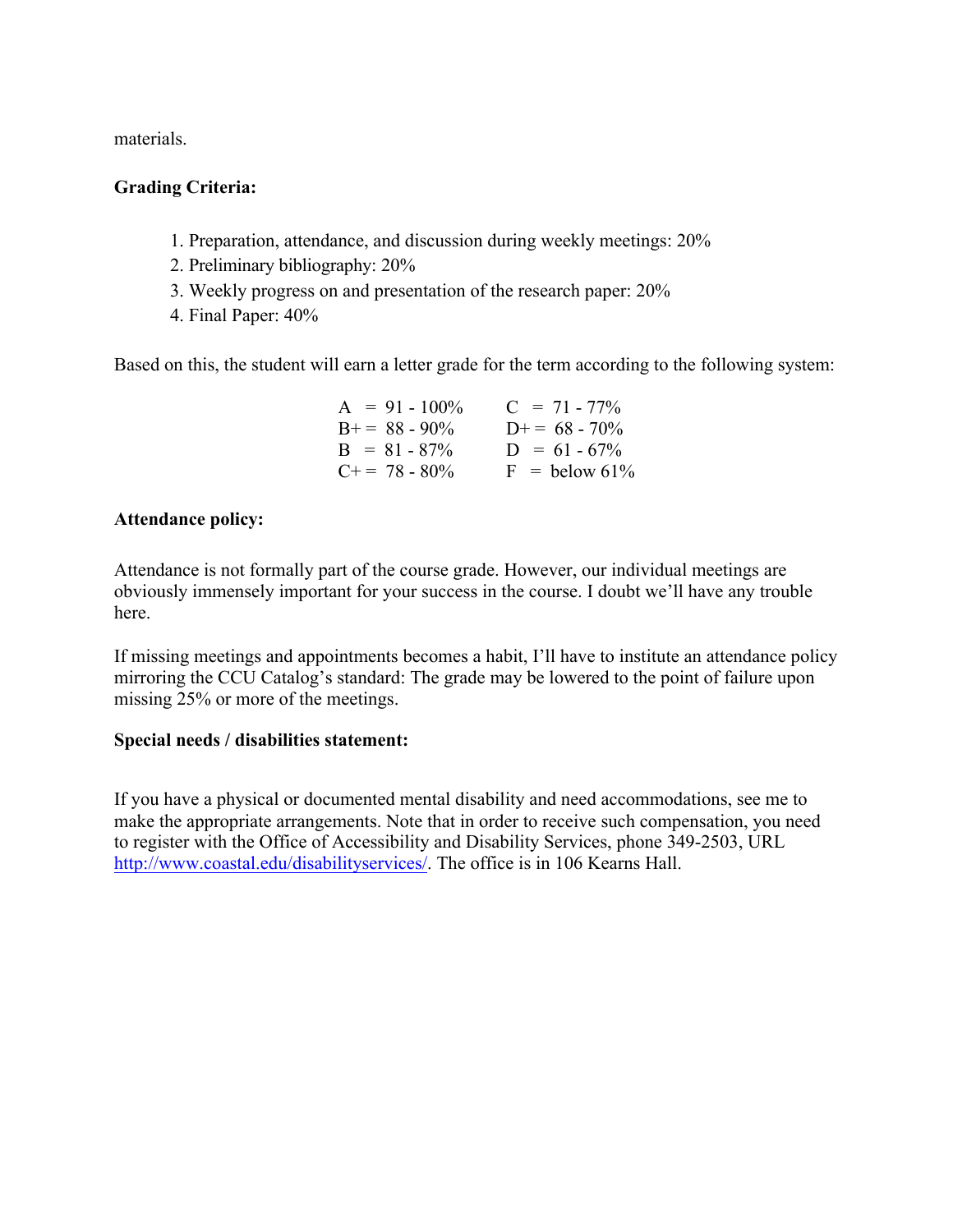#### **Course Outline:**

#### **Part I: Classical Mediation Systems. Primary Sources**

#### **Week One**

Course format, goals, procedures, resources, requirements and readings. Suggestions for research topics, Introduction. Historical Background

Early textual sources of Brahmanism: Contemplation in earlier Upaniṣads – meditation on oṃ syllable, dhyāna.

Readings: Śvetāśvatara-Upaniṣad and Māṇḍūkya-Upaniṣad; Olivelle: *The Early Upaniṣads*, introduction: 3-37.

#### **Week Two-Three**

Early strata of Buddhist contemplative practices as reflected in the Pāli canon: Observance of the breath; contemplation of the Four Immeasurables (*brahmavihāra*); *kasiṇa* meditation; absorption stages (Skt. *dhyāna*, Pāli *jhāna*); *vipaśyanā* (Pāli vipassanā) and *śamatha* (Pāli *samatha*).

Readings: Satipatthāna sutta (Majjhima nikāya, no. 10; cf. also Dīgha nikāya, no 22); Ānāpānasati *sutta* (*Majjhima nikāya*, no. 118); Metta sutta ( Sutta nipāta 1.18; Khuddakapāṭha no. 9 – with excerpts from commentaries); Gathin 1992: 29-68, 344-350; Gethin 1998: 174-201 [and notes, 291- 294]; Griffiths 1981; 1983: 92-134.

Recording: Discussion of the *Satipaṭṭhāna sutta* (provided by the instructor). Reading and discussion of the *Ānāpānasati sutta* :<http://www.youtube.com/watch?v=UIGZcoKeeWI>

Classification of 40 contemplation objects and the brahmavihāras in Buddhaghosa's *Visuddhimagga*.

Readings: *Visuddhimagga*, section 3.10 and section 9.

#### **Week Four**

Early sources on Yoga and meditation in the Mahābhārata: Moksadharma section in book 12 (Śāntiparvan).

Readings: the Mahābhārata: Moksadharma section, chapter 240 (pp. 362-365); chapters 330-331 (pp. 523-527); Frauwallner 1973: 106-114 (Yoga in the Epics).

#### **Week Five – annotated bibliography due**

Meditation (*dhyāna*) and *samādhi* in the Classical Yoga system: Yoga and Sāmkhya.

Readings:

Yoga sūtras of Patañjali: "Analytical Summary of the Yoga-Sūtras" (pp. xxiv-xxix) and "Translation of the Yoga-Sutrs without the Comment or the Explanation" (pp. xxx-xli) in Woods 1914; translation of the Yoga sūtras by Barbara Stoler Miller, pp. 29-83; Frauwallner 1973: 217-354 (pp. 376-392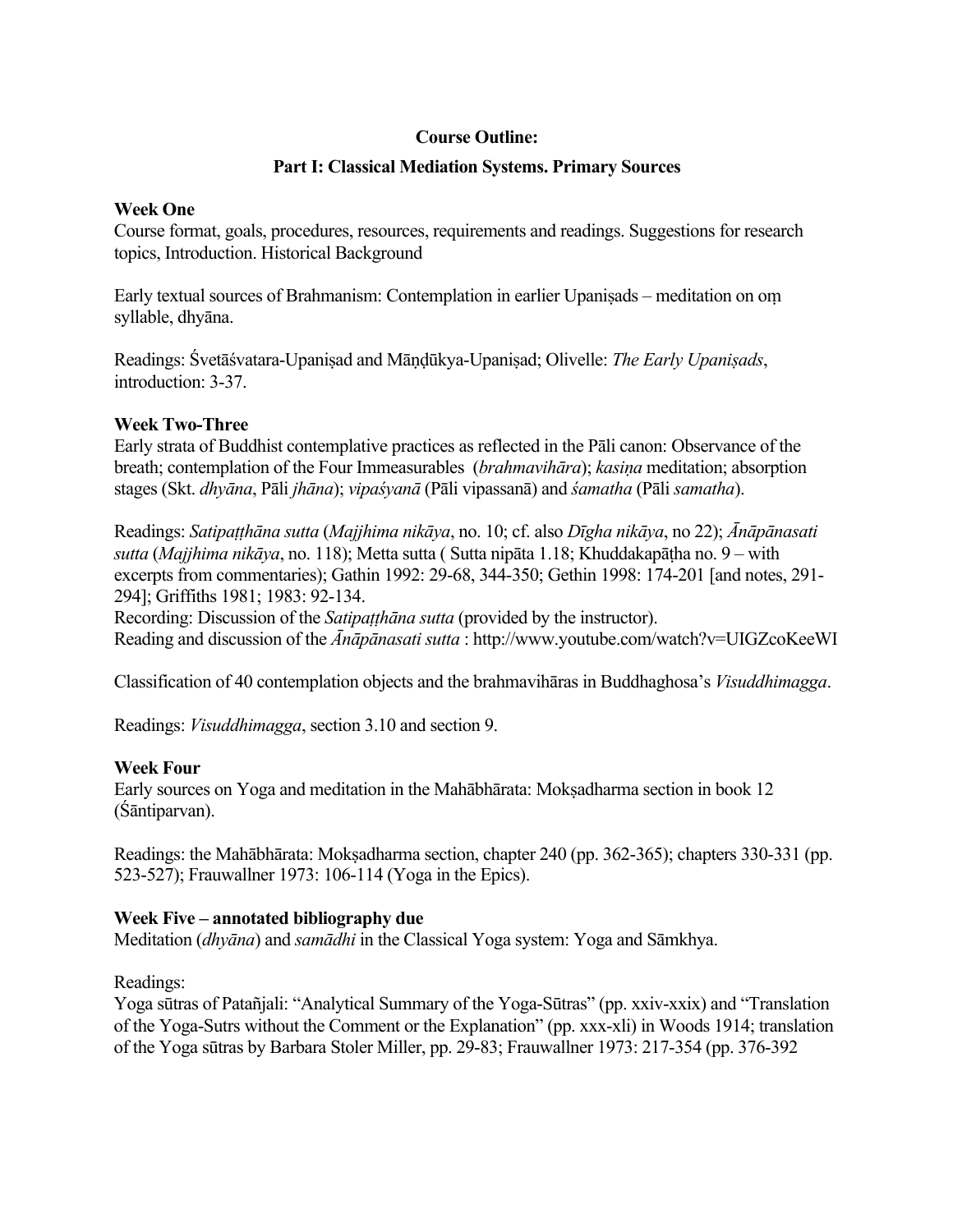notes), especially 321-354 (the Sāṃkhya and the Classical Yoga System).

#### **Week Six**

Similarities and differences in Buddhist and Brahmanical meditative practices.

Readings: Bronkhorst 1993 and 1998.

#### **Week Seven**

Meditation practices in Hindu Tantric traditions: *mantra yoga* and *kundalinī* yoga. Readings: Śāradātilakatantra, yoga chapter (chapter 25), in Bühnemann 2001: 354-366; Sanderson 1988; Gupta 1979; Bühnemann 1991.

#### **Week Eight**

Meditation practices in Buddhist Tantric traditions: The structure of the sādhna, mantra repetition and visualization procedures (dhyāna).

Readings: Kloppenborg/Poelmeyer 1987: 83-95; Gomex 1995: 318-327; Sanderson 1994: 88-101; Kūkai "Mediation of the Stages of a Decaying Corpse" (handout).

# **Part II: Modern Meditation Traditions. Research / Secondary Sources**

#### **Week Nine**

Modern developments: Contemporary forms of *vipassanā* meditation.

Readings: King 1980: 116-144; Sharf 1995: 228-270; Cousins 1996: 35-58; excerpts from Kornfield's *Living Dharma*.

Films: Instructions for *Vipassanā*; Jack Kornfield: "The Inner Art of Meditation" (100 minutes): [http://www.youtube.com/watch?v=th0RfcjDFO0; Th](http://www.youtube.com/watch?v=th0RfcjDFO0)ich Nhat Hanh: A Guide to Walking Meditation (30 minutes).

#### **Week Ten**

Maharishi Mahest Yogi and Transcendental Meditation (TM)

# **Week Eleven**

Zen Buddhist meditation Reading: How to Practice Zen (brochure, handout); Chih-I: 1-106.

#### **Week Thirteen**

*Ajikan* meditation (handout and powerpoint) Reading: *Ajikan yoshi kuke* (Instructions from Kūkai on Contemplation of the syllable 'A'); Yamasaki 1988: 106-122, 190-215.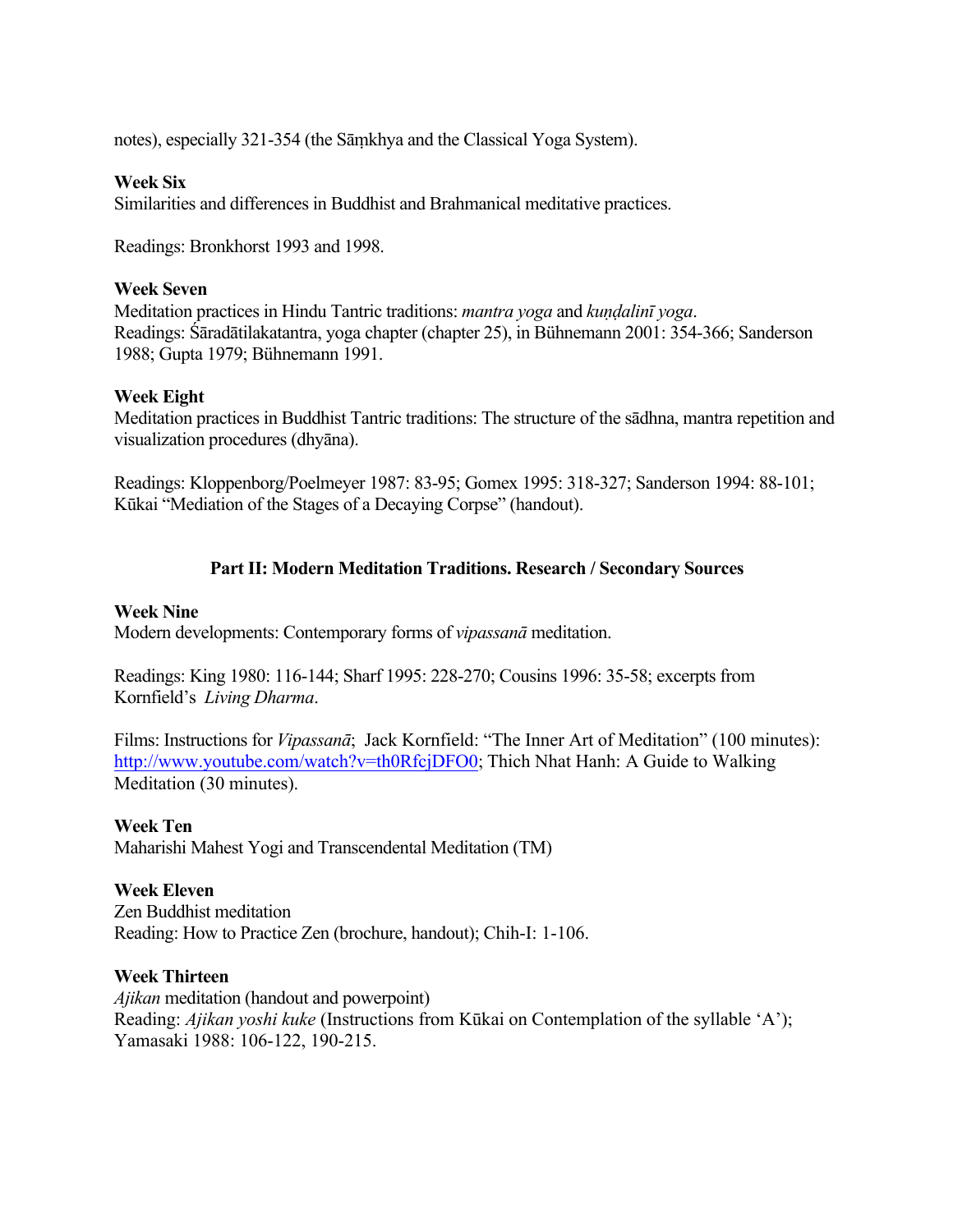#### **Week Fourteen**

Brain Imaging; Research Centers for Meditation.

Reading: UNC School of Medicine Mindfulness Training Program: <https://www.med.unc.edu/phyrehab/pim/mindfulness-program>

Film: Matthieu Ricard, Google Tech Talk: *Change your Mind Change your Brain: The Inner Condition*: [http://www.youtube.com/watch?v=L\\_30JzRGDHI](http://www.youtube.com/watch?v=L_30JzRGDHI) (1 hour)

**Week Fifteen** Presentation of research paper

#### **Course Materials:**

#### **Primary Sources:**

#### *Upaniṣads*

P. Olivelle: *The Early Upanisads. Annotated Text and Translation*. New York: Oxford University Press 1998.

#### *Majjhima Nikāya*

The Middle Length Discourses of the Buddha: A New Translation of the Majjhima Nikāya. Translated from the Pali. Original Translation by Bhikkhu Ñāṇamoli. Tanslation edited and revised by Bhikkhu Bodhi. Boston: Wisdom Publications (*Satipaṭṭāna sutta*, no. 10, pp. 145-155, notes: pp. 1187-1194; *Ānāpānasati sutta*, no. 118, 94 1-958, notes: 1324-1326). Also see *Ānāpānasati sutta*, The *Discourse on the Mindfulness of Breathing*: <http://www.insightmeditationcenter.org/articles/AnapanasatiSutta.pdf>

#### *Dīgha Nikāya*

Thus Have I Heard: The Long Discourses of the Buddha. Dīgha Nikāya. Translated from the Pali by Maurice Walshe. London: Wisdom Publications (*Mahāsatipaṭṭhāna sutta*, no. 22, pp. 335-350, notes: 588-596).

#### *Suttanipāta*

The Group of Discourses (Sutta-Nipāta) Volume II. Revised Translation with Introduction and Notes by K.R. Norman. Oxford: The Pali Text Society 1992 (*Metta sutta*, pp. 16-17).

#### *Khuddakapāṭha*

The Minor Readings (Khuddakapāṭha). The First Book of the Minor Collection (Khuddakapāṭha). Translated from the Pali by Bhikkhu Ñāṇamoli. London: Luzac & Company 1960 (*Metta sutta*, pp. 265-294).

#### *Visuddhimagga*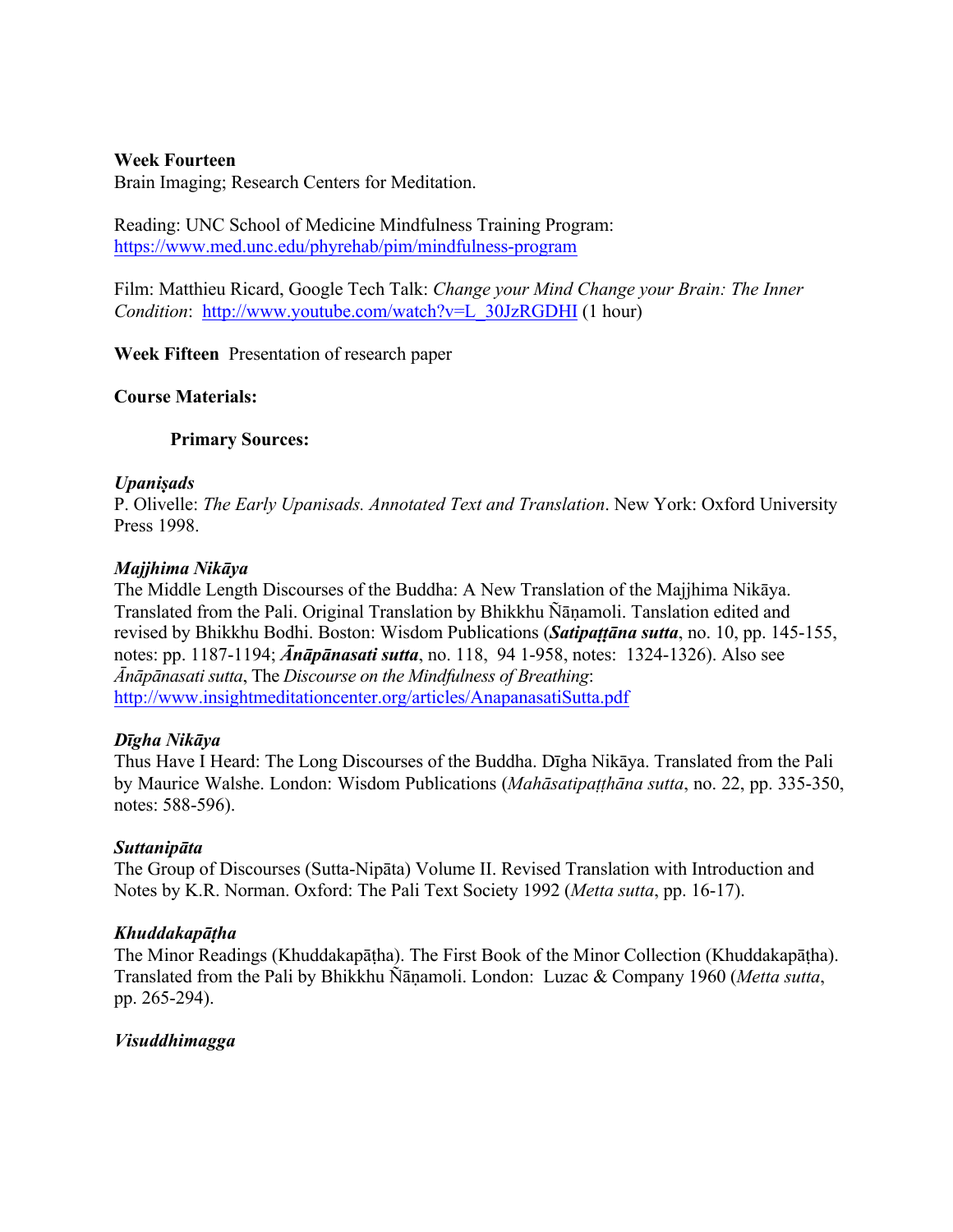The Path of Purification (Visuddhimagga) by Bhadantācariya Buddhghosa. Translated from the Pali by Bhikkhu Ñāṇamoli. Colombo: A. Semage 1964 (second edition). [Available in the library.]

# **Mokṣadharma** section in the *Śāntiparvan* and *Mahābhārata*

A Prose English Translation of the Mahabharata. Translated literally from the original Sanskrit **Text** 

#### **Yoga Sūtras**

James Haughton Woods: The Yoga-System of Patañjali Or the Ancient Hindu Doctrine of Concentration of Mind. Translated from the original Sanskrit. Cambridge, Mass.: Harvard university Press 1914 (reprint by Motilal Banarsidass). [handout]

Translation by Barbara Stoler Miller in: Yoga; Discipline of Freedom. The Yoga Sūtra Attributed to Pantanjali. A translation of the text with commentary, introduction, and glossary of keywords. Berkeley: University of California Press, 1995, pp. 29-83. [handout]

# **Zen śastra**

Chih-i (Zhiyi). *Stopping and Seeing. A Comprehensive Course in Buddhist Meditation.*  Translated from the original Chinese by Thomas Cleary. Boston: Shambhala, 1997.

#### **Secondary Sources**

Bader, Jonathan 1990. *Meditation in Śaṅkara Vedānta*. New Delhi: Aditya Prakashan.

Bronkhorst, Johannes 1985. Pantañjali and the Yoga Sūtras. *Studien zur Indologie und Iranistik* 10: 191-212.

Bronkhorst, Johannes 1993. The Two Traditions of Meditation in Ancient India. Delhi: Motilal Banarsidass (second revised edition). [available at [https://ahandfulofleaves.files.wordpress.com/2012/08/two-traditions-of](https://ahandfulofleaves.files.wordpress.com/2012/08/two-traditions-of-meditation-in-ancient-india_bronkhorst_1993.pdf])meditation-[in-ancient-india\\_bronkhorst\\_1993.pdf\]](https://ahandfulofleaves.files.wordpress.com/2012/08/two-traditions-of-meditation-in-ancient-india_bronkhorst_1993.pdf])

- Bucknell, Rodenick and Chris Kang 1997. The Meditation Way: Readings in the Theory and Practice of Buddhist Meditation. London: Curzon Press.
- Bühnemann, Gudrun 1991. Selecting and Perfecting Mantras in Hindu Tantrism. *Bulletin of the School of Oriental and African Studies* 54: 292-306.

Conze, Edward 1956. *Buddhist Meditation*. New York: Harper&Row.

Cousins, L. S. 1973. Buddhist Jhāna: Its nature and attainment according to the Pali sources.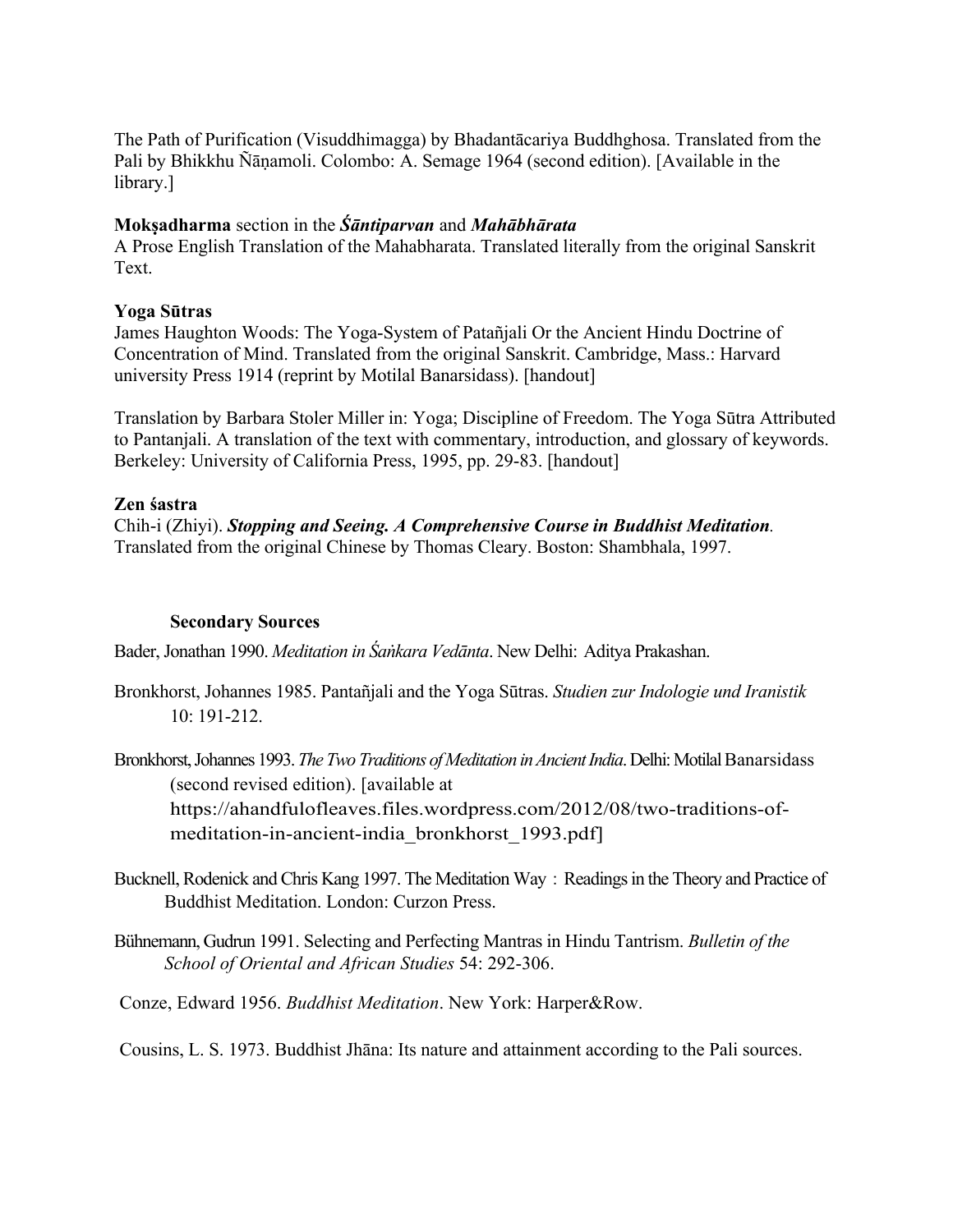*Religion* 3: 115-131.

Cousins, Lance 1996. The Origins of Insight Meditation. *In The Buddhist Forum*, Volume IV

Seminar Papers 1994-1 996. Edited by T. Skorupski, London: School of Oriental and African Studies: 35-58.

- Dumoulin, Heinrich 1991. Aspects of Buddhist Meditation  $-$  Satipatthana and Zen  $-$ . In: *Kalyāṇa Mitta: Professor Hajime Nakamura Felicitation Volume*. Editor V.N. Jiha. Delhi: Sri Satguru Publications: 107-116.
- Frauwallner, Erich 1973. *History of Indian Philosophy*. Translated from original German into English by V.M. Bedekar. Volume 1: The Philosophy of the Veda-and of the Epic 一 The Buddha and the Jina – The Sāmkhya and the Classical Yoga-System. Delhi: Motilal Banarsidass.
- Gethin, R.M.L. 1992. *The BuddhistPath toAwakening: A Study of the Bodhi-Pakkhiyā Dhammā*. Leiden: E.J. Brill.
- Gethin, Rupert 1998. *The Foundations of Buddhism*. Oxford: Oxford University Press.
- Gimello, Robert M. 1978. Mysticism and Meditation. In: *Mysticism and Philosophical Analysis*. Edited by S. T. Katz. Oxford and New York: Oxford University Press: 170-1 99.
- Gimello, Robert M. 1983. Mysticism in Its Context. In: Mysticism and Religious Traditions. Edited by S. T. Katz. Oxford: Oxford University Press: 61-88.
- Gomez, Luis 0. 1995. Two Tantric Meditations: Visualizing the Deity. In: *Buddhism in Practice* Lopez, Jr. Princeton, New Jersey: Princeton University Press: 318-327.
- Griffiths, Paul 1983. Indian Buddhist Meditation Theory: History, Development and systematization. PhD Dissertation, University of Wisconsin-Madison.
- Griffiths, Paul 1986. *On Being Mindless: Buddhist Meditation and the Mind-Body Problem*. La Salle, Illinois: Open Court.
- Gupta, Sanjukta 1979. Tantric Sadhana: Yoga. In S. Gupta, D.J. Hoens, T. Goudriaan, *Hindu Tantrism*. Leiden: Brill: 163-85.
- King, Winston L. 1980. *Theravāda Meditation: The Buddhist Transformation of Yoga*. University Park: Pennsylvania State University Press.